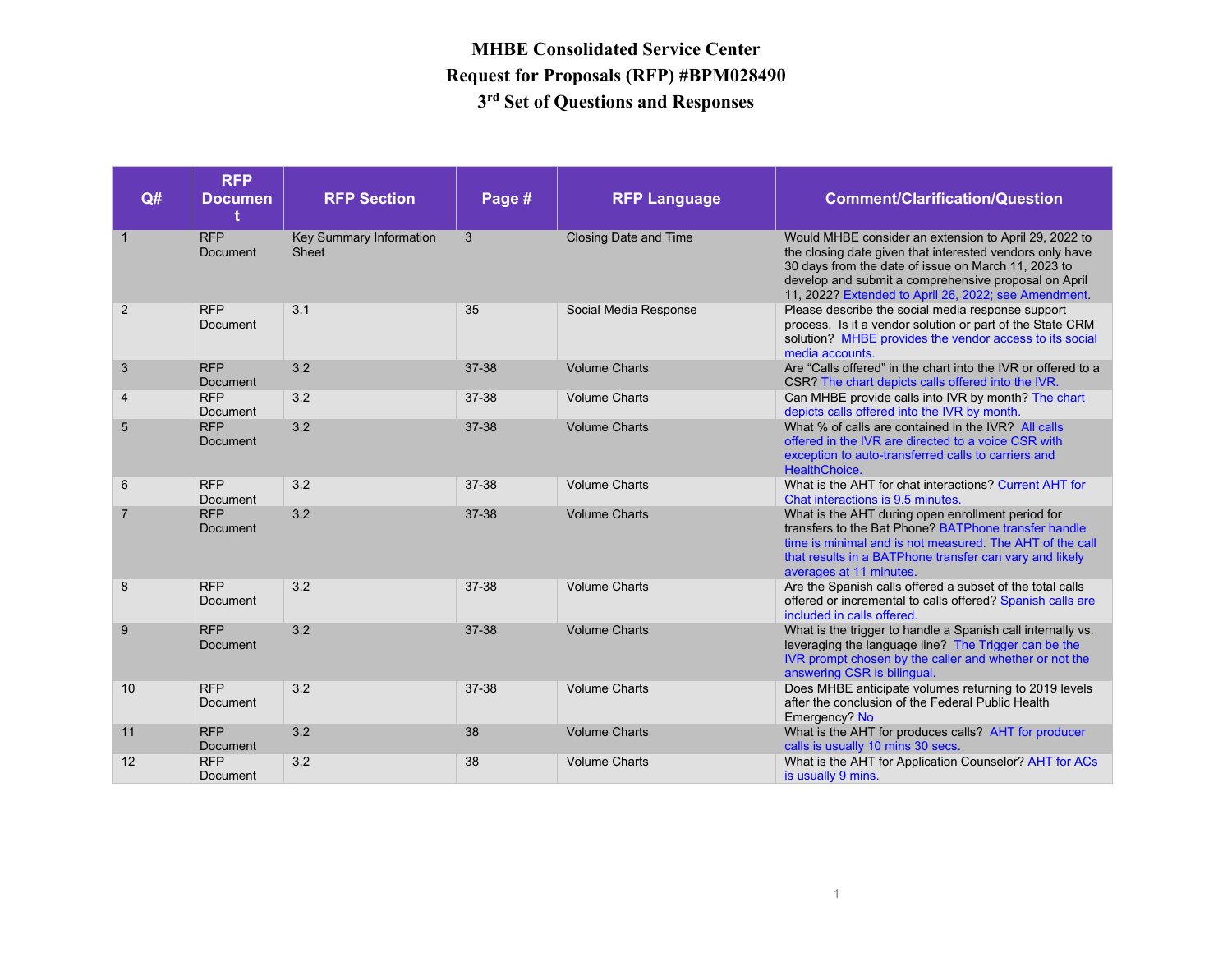| Q# | <b>RFP</b><br><b>Documen</b><br>ŧ | <b>RFP Section</b> | Page # | <b>RFP Language</b>                                            | <b>Comment/Clarification/Question</b>                                                                                                                                                                                                                                                                                                                                                                                                                                               |
|----|-----------------------------------|--------------------|--------|----------------------------------------------------------------|-------------------------------------------------------------------------------------------------------------------------------------------------------------------------------------------------------------------------------------------------------------------------------------------------------------------------------------------------------------------------------------------------------------------------------------------------------------------------------------|
| 13 | <b>RFP</b><br>Document            | 3.2                | 38     | <b>Volume Charts</b>                                           | Are all of the contacts depicted in the chart for "escalated<br>cases and special project work conducted for the period<br>July 2021-January 2022 included in the total calls<br>handled per month on page The chart on page 37 reflects<br>total call data captured from the Vendors system<br>reporting The chart on page 38 is a snapshot of call<br>types as categorized by CSRs in MHBE's CRM that is not<br>to be correlated directly to the overall call data on page<br>37. |
| 14 | <b>RFP</b><br>Document            | 3.2.1.2            | 40     | A.) Associates degree required,<br>Bachelor's degree preferred | Would MHBE consider more than 3 years relevant<br>experience in lieu of an Associate's Degree? Yes if<br>experience level is relevant.                                                                                                                                                                                                                                                                                                                                              |
| 15 | <b>RFP</b><br>Document            | 3.7                | 78     | <b>Staffing Requirements Plan</b>                              | Can additional comparable years of experience take<br>place of the Bachelor's Degree for the Operations<br>Manager, Quality Manager, Training Manager, and<br>Workforce Manager? Yes if experience level is relevant.                                                                                                                                                                                                                                                               |
| 16 | <b>RFP</b><br>Document            | 3.2.1.2            | 44     | Tier II Call Types typical handle<br>times                     | What % of the calls are handled by Tier 1 vs. Tier 2. Is<br>there a breakdown available by month and call type? Tier<br>I and Tier II is a new concept that is not currently<br>measured with data                                                                                                                                                                                                                                                                                  |
| 17 | <b>RFP</b><br>Document            | 3.2.1.4            | 45     | <b>Consumer Assistance Worker</b><br>Support                   | Can MHBE provide more volumes for the Consumer<br>Assistance Worker Support Staff? Up to 24 months if<br>available.                                                                                                                                                                                                                                                                                                                                                                 |
| 18 | <b>RFP</b><br>Document            | 3.2.1.5            | 45     | Web-Based Support                                              | Is the contractor responsible for providing any technology<br>for supporting web based support? No; social media will<br>be provided through MHBE accounts and Live Chat will<br>be provided through the MHBE SalesForce CRM                                                                                                                                                                                                                                                        |
| 19 | <b>RFP</b><br>Document            | 3.2.1.5            | 45     | <b>Web-Based Support</b>                                       | Are there calls related to Web Based Support per the<br>language in the section? This is specific to 'contacts'.<br>However, there are times when it may be appropriate to<br>convert a contact to a call to better support the consumer.                                                                                                                                                                                                                                           |
| 20 | <b>RFP</b><br>Document            | 3.2.1.6            | 46     | Special Projects Team                                          | What is the total average dedicated FTE of the Special<br>Projects Team? A Supervisor plus 9 FTE currently<br>support the team through the year. Additional FTE may<br>be needed during open enrollment periods due to an<br>increase in volume.                                                                                                                                                                                                                                    |
| 21 | <b>RFP</b><br><b>Document</b>     | 3.2.1.8            | 47     | <b>Broker Assisted Transfer</b>                                | Please confirm that supplier does not need to supply the<br>labor for the 30 Brokers No; Brokers are partners to<br>MHBE; suppliers provide support only.                                                                                                                                                                                                                                                                                                                           |
| 22 | <b>RFP</b><br>Document            | 3.2.1.12           | 50     | Culturally and Linguistically<br>appropriate services          | There is a discrepancy of how many Bilingual staff<br>between this section and page 3.1 35. This is also listed<br>on page 70 as 45 Which is the correct minimum The                                                                                                                                                                                                                                                                                                                |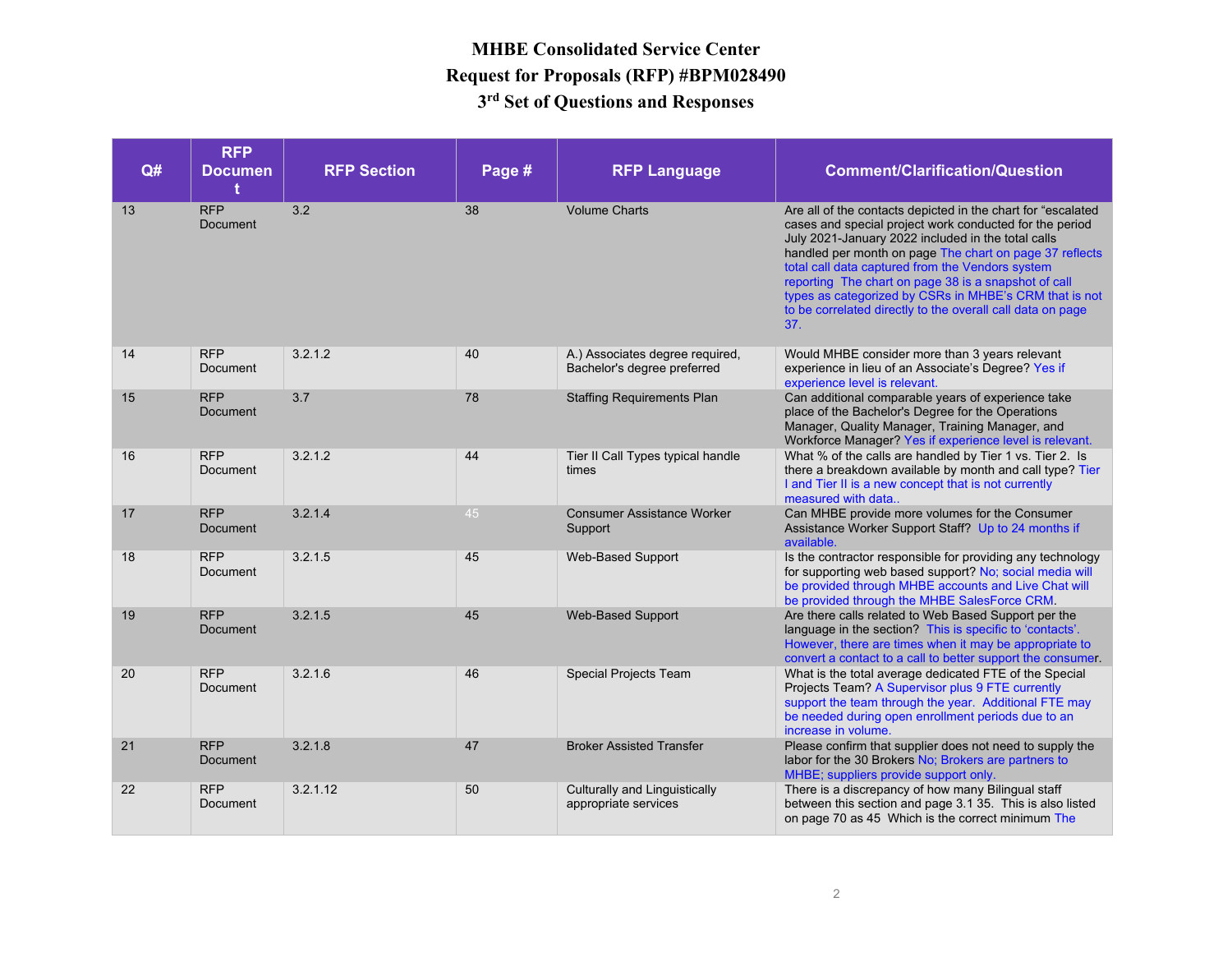| Q# | <b>RFP</b><br><b>Documen</b><br>t | <b>RFP Section</b> | Page # | <b>RFP Language</b>                        | <b>Comment/Clarification/Question</b>                                                                                                                                                                                                                                                                                                                                                                      |
|----|-----------------------------------|--------------------|--------|--------------------------------------------|------------------------------------------------------------------------------------------------------------------------------------------------------------------------------------------------------------------------------------------------------------------------------------------------------------------------------------------------------------------------------------------------------------|
|    |                                   |                    |        |                                            | vendor should maintain 45 or more bilingual CSRs on<br>staff through the year, the vendor should not allow the<br>number of bilingual CSRs to fall below 30 for longer than<br>one month.                                                                                                                                                                                                                  |
| 23 | <b>RFP</b><br>Document            | 3.2.1.17           | 52     | <b>Telephony System</b>                    | Can you please provide your current IVR Call Tree? The<br>IVR Tree is provided in the responses.                                                                                                                                                                                                                                                                                                           |
| 24 | <b>RFP</b><br>Document            | 3.2.1.20           | 54     | Technology                                 | Can the State confirm that only 100% of audio calls must<br>be recorded as indicated in 3.2.1.19? What % of screens<br>viewed are required to be recorded? Is the state<br>indicating that 100% of screens must be recorded<br>including phone calls? Yes; 100% of calls are to be<br>recorded along with the coordinating screen capture for<br>every call. The recordings must be archived for 10 years. |
| 25 | <b>RFP</b><br>Document            | 3.2.1.20           | 54     | Technology "Fiber Connectivity"            | Is fiber only required for carrier MPLS/Internet<br>connectivity or is the expectation that the entire LAN will<br>be fiber? Please disregard this language - An amended<br>Section 3.2.1.20 replaces Section 3.2.1.20 on RFP pages<br>$54 - 57.$                                                                                                                                                          |
| 26 | <b>RFP</b><br><b>Document</b>     | 3.4.6.3            | 68     | <b>Resolved Calls Billed</b>               | What is the definition of Resolved Calls Billed? What is<br>the definition of a repeat caller CRM case? Resolved<br>Calls Billed as Handled are those calls actually handled<br>by a CSR that are greater than 30 seconds. Repeat<br>Caller CRM Case is CRM cases identified by the callers<br>phone number that appears more than once for the same<br>call purpose during the month measured.            |
| 27 | <b>RFP</b><br>Document            | 3.4.6.4            | 68     | Live Chat Service Level                    | What is the source record for Live Chat Service Levels?<br>Service level data is retrieved from the MHBE live chat<br>dashboard.                                                                                                                                                                                                                                                                           |
| 28 | <b>RFP</b><br>Document            | 3.4.6.4            | 68     | Live Chat Service Level: Calculation       | In the calculation number of chats picked up/chat<br>handled. What is the definition of "chat picked up" vs.<br>"chats handled"? Chat pick up is equivalent to speed of<br>answer for a call. Chats handled is equivalent to calls<br>handled/resolved.                                                                                                                                                    |
| 29 | <b>RFP</b><br><b>Document</b>     | 3.4.6.4            | 68     | Live Chat Service Level: Calculation       | The calculation listed will output an average number of<br>chats. The SLA is listed in seconds? The SLA expected<br>does not meet the calculation. Number of chats picked<br>up/ total number of chats handled implies # of chats<br>picked up within 60 secs or 120 secs.                                                                                                                                 |
| 30 | <b>RFP</b><br>Document            | 3.4.6.9            | 69     | Quality of CSR and customer<br>Interaction | How are (POP) calls identified so that a minimum of 6/12<br>calls are being monitored? The POP attestation should                                                                                                                                                                                                                                                                                          |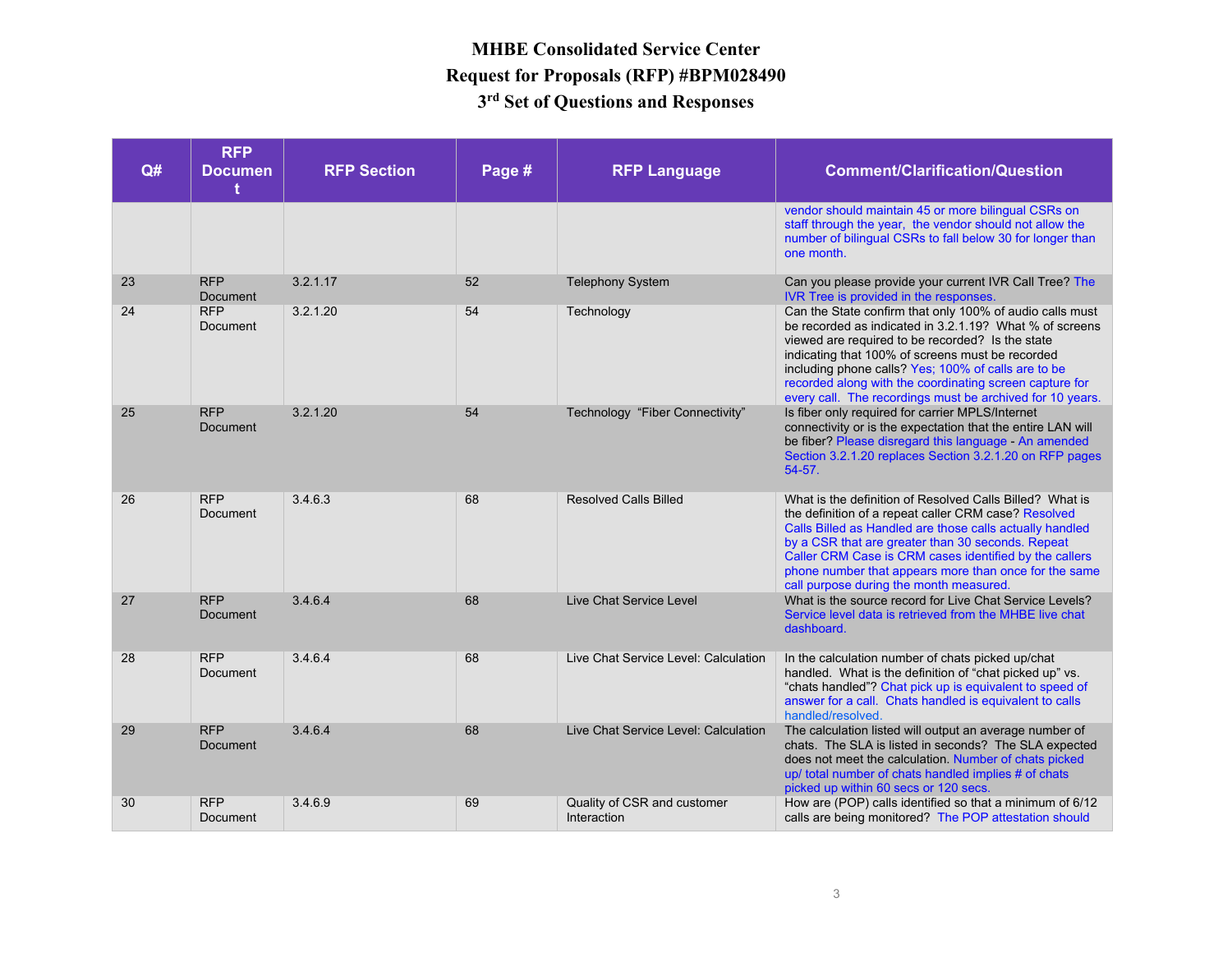| Q# | <b>RFP</b><br><b>Documen</b><br>t | <b>RFP Section</b> | Page # | <b>RFP Language</b>                              | <b>Comment/Clarification/Question</b>                                                                                                                                                                                                                                                          |
|----|-----------------------------------|--------------------|--------|--------------------------------------------------|------------------------------------------------------------------------------------------------------------------------------------------------------------------------------------------------------------------------------------------------------------------------------------------------|
|    |                                   |                    |        |                                                  | be cited during application-related calls which can be<br>identified by taxonomy in the CRM.                                                                                                                                                                                                   |
| 31 | <b>RFP</b><br><b>Document</b>     | 3.4.6.12           | 70     | <b>BATPhone</b>                                  | What % of Operational Support Services calls to be<br>monitored and is supplier responsible for monitoring.<br>100% of BATPhone call data as recorded in the CRM<br>should be reviewed to determine correct use of<br>disposition recording.                                                   |
| 32 | <b>RFP</b><br>Document            | 3.4.6.12           |        |                                                  | Please provide the current contract including pricing with<br>the incumbent. MHBE will provide the requested<br>information as soon as possible                                                                                                                                                |
|    |                                   |                    |        |                                                  |                                                                                                                                                                                                                                                                                                |
| 33 | <b>RFP</b><br>Document            | 3.4.6.12           |        |                                                  | With 30 days from issue date to the proposal deadline,<br>will MDHE please consider issuing a 30 day extension?<br>Extension has been issued: see amendment                                                                                                                                    |
| 34 | <b>RFP</b><br><b>Document</b>     | 5                  | 95     | <b>Technical Proposal Evaluation</b><br>Criteria | Can MDHE please provide the weighting of the Technical<br>Proposal and Financial Proposal or points assigned for<br>each? Reference Section 5.4.3.- In making the most<br>advantageous Proposal determination, technical factors<br>will receive greater weight than financial factors.        |
| 35 | <b>RFP</b><br>Document            | 3.2                | 40     | <b>Call Volumes</b>                              | Please advise if calls offered includes calls presented in<br>the IVR All calls offered are presented through the IVR.                                                                                                                                                                         |
| 36 | <b>RFP</b><br>Document            | 3.2                | 40     | <b>Call Volumes</b>                              | Please advise the containment rate of calls in the IVR All<br>calls offered through the IVR are delivered to CSRs with<br>the exception of auto transfer calls to our Carriers and<br>HealthChoice. A table with transfer volumes for the period<br>Jan - Dec 2021 is included with responses. |
| 37 | <b>RFP</b><br>Document            | 3.2                | 40     | <b>Call Volumes</b>                              | Please advise the volume of calls abandoned each month<br>The average abandon rate for period Jan - Jul 2021 was<br>4.5%; the average abandon rate for period Aug - Dec was<br>15%.                                                                                                            |
| 38 | <b>RFP</b><br>Document            | 3.2                | 40     | <b>Call Volumes</b>                              | Please advise the call blockage rate by month for<br>November 2019 to January 2022 We do not block calls.                                                                                                                                                                                      |
| 39 | <b>RFP</b><br>Document            | 3.2                | 40     | <b>Call Volumes</b>                              | Please confirm that the AHT includes all after call work<br>time The AHT as currently measured does not include<br>after call work; however, it does include a 15 sec wrap<br>up.                                                                                                              |
| 40 | <b>RFP</b><br>Document            | 3.2                | 41     | <b>Call Volumes</b>                              | Please explain what is meant by MCO manual<br>enrollments? Can you describe the process? A<br>description of the process is included with the responses.                                                                                                                                       |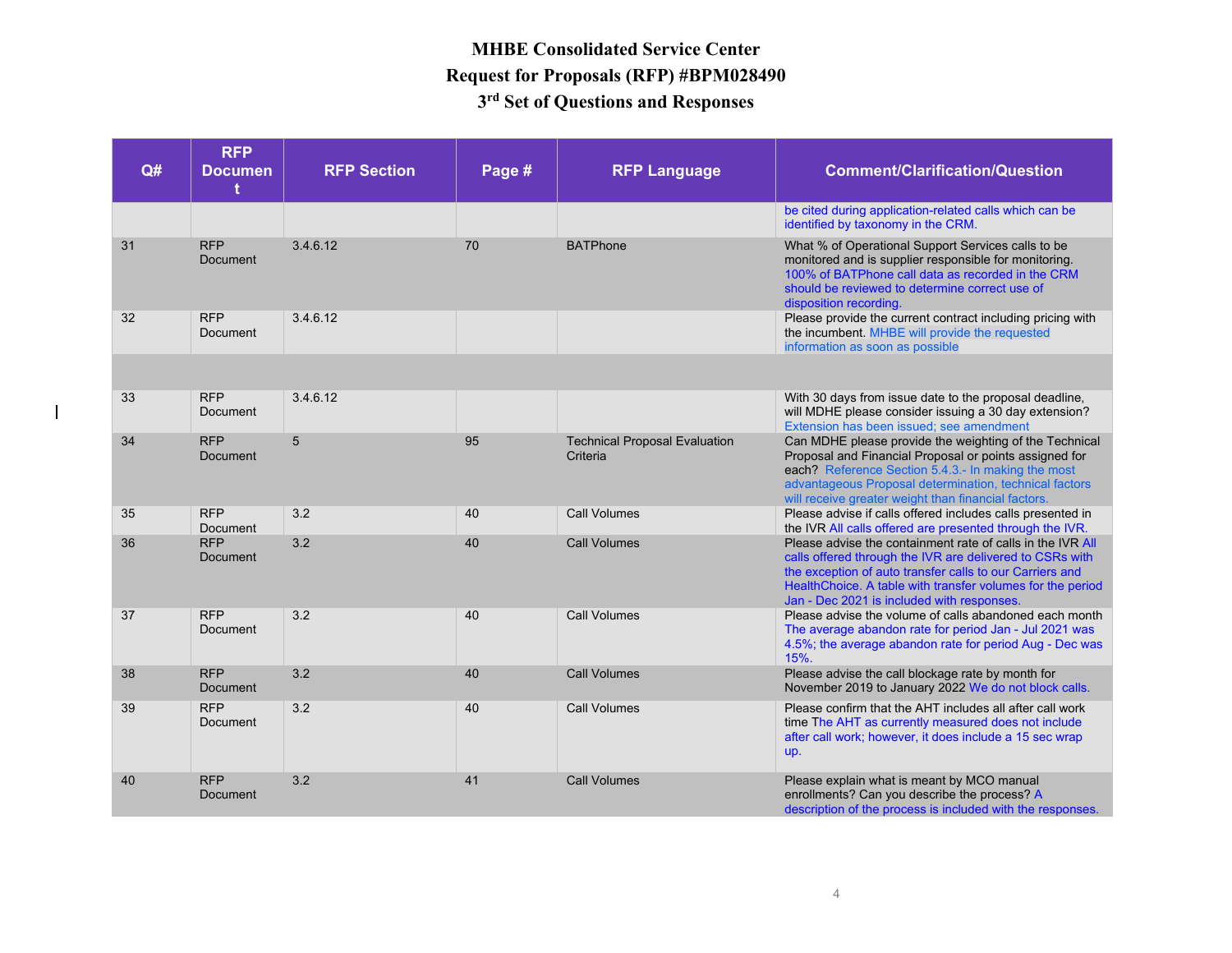| Q# | <b>RFP</b><br><b>Documen</b><br>t | <b>RFP Section</b> | Page # | <b>RFP Language</b>                          | <b>Comment/Clarification/Question</b>                                                                                                                                                                                                                                                                                 |
|----|-----------------------------------|--------------------|--------|----------------------------------------------|-----------------------------------------------------------------------------------------------------------------------------------------------------------------------------------------------------------------------------------------------------------------------------------------------------------------------|
| 41 | <b>RFP</b><br><b>Document</b>     | 3.2                | 41     | <b>Escalated Volumes</b>                     | Are the escalated volumes included in the calls offered<br>volume depicted on page 40 or in addition to? Escalated<br>cases result from incoming calls - they are included in<br>calls offered.                                                                                                                       |
| 42 | <b>RFP</b><br><b>Document</b>     | 3.2                | 41     | <b>Escalated Volumes</b>                     | Please confirm that the escalated volumes are depicted<br>in the calls offered volume depicted on page 40 and<br>require escalation to another unit for additional handling.<br>Escalated cases result from incoming calls - they are<br>included in calls offered and they are tasked to another<br>team to resolve. |
| 43 | <b>RFP</b><br>Document            | 3.2.1              | 43     | <b>Call Scripts</b>                          | Can you please provide current MDH MCO call<br>scripts?MCO call scripts are included in responses.                                                                                                                                                                                                                    |
| 44 | <b>RFP</b><br><b>Document</b>     | 3.2.1              | 43     | <b>Attestations</b>                          | Can you please provide the current attestation scripts?<br>Attestation scripts are included in responses.                                                                                                                                                                                                             |
| 45 | <b>RFP</b><br>Document            | 3.2.1.4            | 45     | <b>Consumer Assistance Worker</b><br>Support | Please provide the historical volumes for the Consumer<br>Assistance Worker Support calls. Call volume data for<br>the period Jan 2021 - Jan 2022 is included in responses.                                                                                                                                           |
| 46 | <b>RFP</b><br>Document            | 3.2.1.4            | 45     | <b>Consumer Assistance Worker</b><br>Support | Please advise if the Consumer Assistance Worker<br>Support call volumes are included in the volumes<br>presented in the table on page 40. No; the CAW volumes<br>are not included in Calls Offered - they come through two<br>unique direct lines. A table of call volume data is<br>provided in these responses.     |
| 47 | <b>RFP</b><br><b>Document</b>     | 3.2.1.5            | 45     | Web-Based Support                            | Please advise if the chat volumes presented in the table<br>on page 40 include both the social media and live chat<br>volumes. Social Media volumes is not included in the<br>table.                                                                                                                                  |
| 48 | <b>RFP</b><br>Document            | 3.2.1.5            | 45     | <b>Web-Based Support</b>                     | Please advise the social media volumes by month for the<br>period of November 2019 to January 2022. Social Media<br>interactions averaged 82 per month for the period Jan<br>2021-Dec 2021. We have found the volume is minimal<br>due to enhancements to our website.                                                |
| 49 | <b>RFP</b><br>Document            | 3.2.1.6            | 46     | <b>Special Projects Team</b>                 | Please advise if the IRN Outreach volumes are included<br>in the escalation table of volumes presented on page 41<br>of the RFP. IRN Outreach volumes are very low;<br>averaging 15 per month over the past seven months.<br>IRN outreach needs continue to decrease as a result of<br>MHC system enhancements.       |
| 50 | <b>RFP</b><br><b>Document</b>     | 3.2.1.6            | 46     | <b>MCO Tracker Cases</b>                     | Are the 2600 cases handled per month in addition to the<br>manual MCO enrollments depicted on page 40 in the                                                                                                                                                                                                          |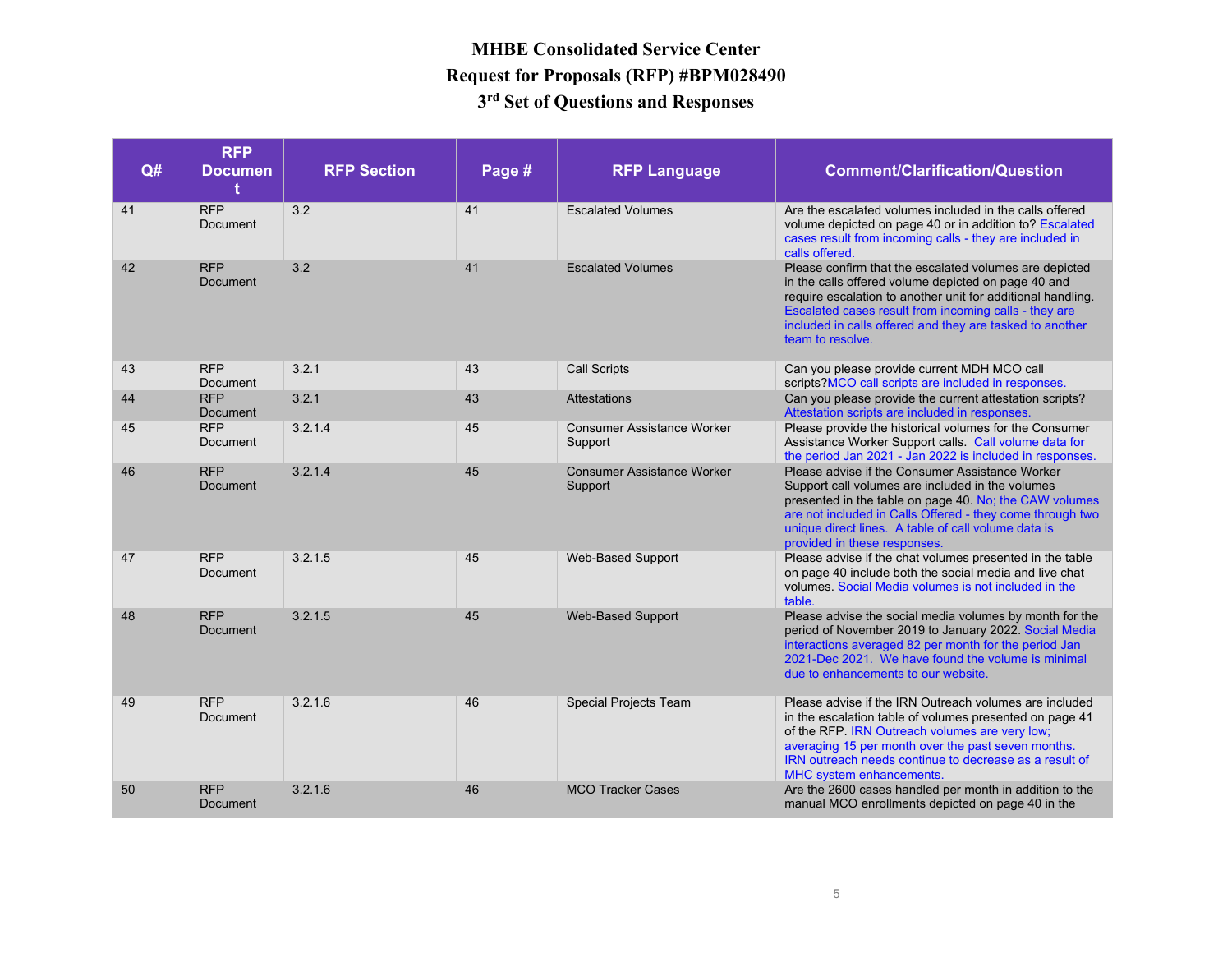| Q# | <b>RFP</b><br><b>Documen</b><br>t. | <b>RFP Section</b> | Page # | <b>RFP Language</b>                                                                                        | <b>Comment/Clarification/Question</b>                                                                                                                                                                                                                                                                                |
|----|------------------------------------|--------------------|--------|------------------------------------------------------------------------------------------------------------|----------------------------------------------------------------------------------------------------------------------------------------------------------------------------------------------------------------------------------------------------------------------------------------------------------------------|
|    |                                    |                    |        |                                                                                                            | escalated cases table? The MCO Tracker cases are the<br>same as manual MCO enrollments.                                                                                                                                                                                                                              |
| 51 | <b>RFP</b><br><b>Document</b>      | 3.2.1.16           | 52     | <b>IVR - INTERNAL QUESTION</b>                                                                             | What is meant by "self-service at the edge of the<br>network"? Please disregard this phrase as old<br>terminology. Focus should be on ability to build self-<br>service options and redundancy for business continuity.                                                                                              |
| 52 | <b>RFP</b><br><b>Document</b>      | 3.2.1.19           | 54     | <b>Outbound Call Campaigns</b>                                                                             | Please provide the historical volumes for the Outbound<br>Call Campaigns. We have not conducted outbound call<br>campaigns to date; however, we would like the capability<br>should the opportunity arise.                                                                                                           |
| 53 | <b>RFP</b><br>Document             | 3.2.1.19           | 54     | <b>Outbound Call Campaigns</b>                                                                             | Please advise if these campaigns allow for immediate<br>transfer to an agent for assistance or are simply outreach<br>messaging campaigns? We have not conducted<br>outbound call campaigns to date; however, we would like<br>the capability should the opportunity arise.                                          |
| 54 | <b>RFP</b><br>Document             | 3.2.1.19           | 54     | <b>Outbound Call Campaigns</b>                                                                             | Please advise the volume of outbound call campaigns<br>that result in immediate transfer to an agent if not already<br>included in the inbound call volumes presented on page<br>40 We have not conducted outbound call campaigns to<br>date; however, we would like the capability should the<br>opportunity arise. |
| 55 | <b>RFP</b><br>Document             | 3.4.6              | 67     | Service Level Metrics and<br><b>Measurements</b>                                                           | Please advise the measurement time period for each of<br>the SLAs. Are they measured on a monthly, weekly or<br>daily basis for purposes of metric achievement? SLAs are<br>measured as a monthly metric.                                                                                                            |
| 56 | <b>RFP</b><br>Document             | 3.7                | 78     | <b>Staffing Requirements Plan</b>                                                                          | Can additional comparable years of experience take<br>place of the Bachelor's Degree for the Operations<br>Manager, Quality Manager, Training Manager, and<br>Workforce Manager? Yes with the appropriate relevant<br>experience.                                                                                    |
| 57 | <b>RFP</b><br>Document             | 3.7                | 78     | <b>Staffing Requirements Plan</b>                                                                          | Can equivalent experience in Medicaid<br>Eligibility/Enrollment experience replace the required<br>experience in Health Insurance Exchange Operations<br>experience? Yes; with the appropriate relevant<br>experience.                                                                                               |
| 58 | <b>RFP</b><br>Document             | 4.4.2.7            | 92     | The Offeror shall identify the<br>number and types of staff proposed<br>to be utilized under the Contract. | How does this relate to the staffing requirements<br>discussed in Section 3.1, Scope of work? 4.4.2.7 is<br>asking for details for Key Personnel.                                                                                                                                                                    |
| 59 | <b>RFP</b><br>Document             | 1.9                | 18     | Questions are requested to be<br>submitted by 2:00 pm, March 31,<br>2022                                   | Please advise when vendors can expect to receive<br>answers to questions submitted on March 31, 2022?<br>Reference Section 1.9 - The Procurement Officer, based                                                                                                                                                      |

 $\overline{\phantom{a}}$